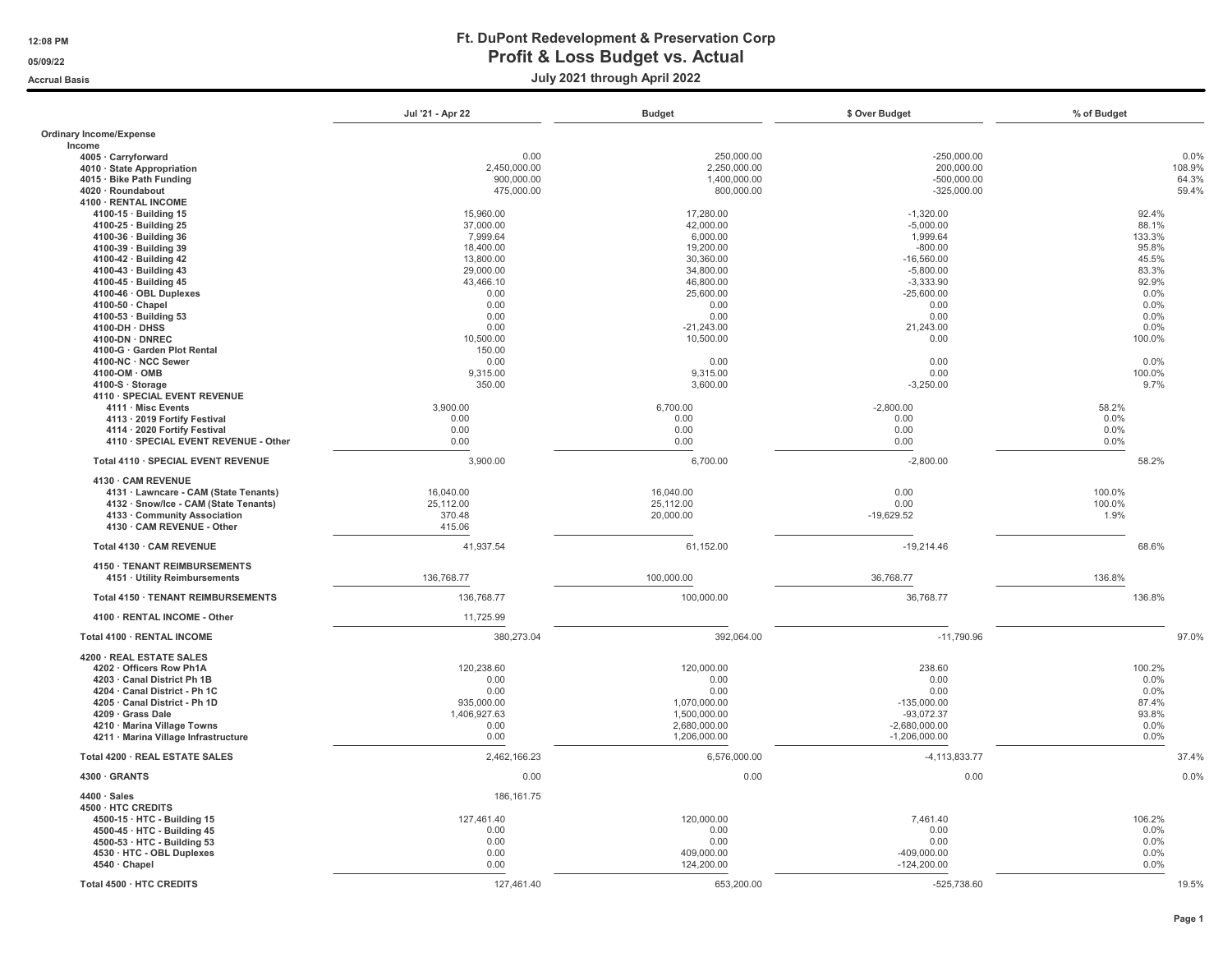|                                                                                                                                                                                                                                                                                                                                                                                                                                                                                              | Jul '21 - Apr 22                                                                                                                                                                 | <b>Budget</b>                                                                                                                                                                       | \$ Over Budget                                                                                                                                                                                               | % of Budget                                                                                                                     |
|----------------------------------------------------------------------------------------------------------------------------------------------------------------------------------------------------------------------------------------------------------------------------------------------------------------------------------------------------------------------------------------------------------------------------------------------------------------------------------------------|----------------------------------------------------------------------------------------------------------------------------------------------------------------------------------|-------------------------------------------------------------------------------------------------------------------------------------------------------------------------------------|--------------------------------------------------------------------------------------------------------------------------------------------------------------------------------------------------------------|---------------------------------------------------------------------------------------------------------------------------------|
| 4600 · Revolving Loan Fund - FDRPC                                                                                                                                                                                                                                                                                                                                                                                                                                                           | 0.00                                                                                                                                                                             | 0.00                                                                                                                                                                                | 0.00                                                                                                                                                                                                         | 0.0%                                                                                                                            |
| 4800 · BANK LOANS - BUDGETED PROCEEDS<br>4811 · OBL Duplexes<br>4821 · Canal District - Phase 1D                                                                                                                                                                                                                                                                                                                                                                                             | 220,389.22<br>0.00                                                                                                                                                               | 885,000.00<br>0.00                                                                                                                                                                  | $-664,610.78$<br>0.00                                                                                                                                                                                        | 24.9%<br>0.0%                                                                                                                   |
| Total 4800 · BANK LOANS - BUDGETED PROCEEDS                                                                                                                                                                                                                                                                                                                                                                                                                                                  | 220,389.22                                                                                                                                                                       | 885,000.00                                                                                                                                                                          | $-664,610.78$                                                                                                                                                                                                | 24.9%                                                                                                                           |
| <b>Total Income</b>                                                                                                                                                                                                                                                                                                                                                                                                                                                                          | 7,201,451.64                                                                                                                                                                     | 13,206,264.00                                                                                                                                                                       | $-6,004,812.36$                                                                                                                                                                                              | 54.5%                                                                                                                           |
| <b>Gross Profit</b>                                                                                                                                                                                                                                                                                                                                                                                                                                                                          | 7,201,451.64                                                                                                                                                                     | 13,206,264.00                                                                                                                                                                       | $-6,004,812.36$                                                                                                                                                                                              | 54.5%                                                                                                                           |
| Expense<br><b>Property Management</b><br>7880 · Repair & Maintenance<br>7890 · Payroll<br>7896 · Health & Wellness Benefits                                                                                                                                                                                                                                                                                                                                                                  | 200.00<br>0.00                                                                                                                                                                   | 0.00                                                                                                                                                                                | 0.00                                                                                                                                                                                                         | 0.0%                                                                                                                            |
| Total 7890 · Payroll                                                                                                                                                                                                                                                                                                                                                                                                                                                                         | 0.00                                                                                                                                                                             | 0.00                                                                                                                                                                                | 0.00                                                                                                                                                                                                         | 0.0%                                                                                                                            |
| $7910 \cdot$ Supplies                                                                                                                                                                                                                                                                                                                                                                                                                                                                        | 0.00                                                                                                                                                                             | 0.00                                                                                                                                                                                | 0.00                                                                                                                                                                                                         | 0.0%                                                                                                                            |
| <b>Total Property Management</b>                                                                                                                                                                                                                                                                                                                                                                                                                                                             | 200.00                                                                                                                                                                           | 0.00                                                                                                                                                                                | 200.00                                                                                                                                                                                                       | 100.0%                                                                                                                          |
| 6020 · Assets Transferred to BS<br>6020-01 · Branch Canal                                                                                                                                                                                                                                                                                                                                                                                                                                    | 0.00                                                                                                                                                                             | 0.00                                                                                                                                                                                | 0.00                                                                                                                                                                                                         | 0.0%                                                                                                                            |
| Total 6020 · Assets Transferred to BS                                                                                                                                                                                                                                                                                                                                                                                                                                                        | 0.00                                                                                                                                                                             | 0.00                                                                                                                                                                                | 0.00                                                                                                                                                                                                         | 0.0%                                                                                                                            |
| 6030 · Bank Charges<br>6400 · Building Improvements{77}<br>6409c · 09c Painting-Interior<br>6412 · 12 Light Fixtures<br>6454 · Engineering                                                                                                                                                                                                                                                                                                                                                   | 233.94<br>5,750.00<br>149.86<br>0.00                                                                                                                                             | 0.00<br>0.00                                                                                                                                                                        | 233.94<br>0.00                                                                                                                                                                                               | 100.0%<br>0.0%                                                                                                                  |
| Total 6400 · Building Improvements{77}                                                                                                                                                                                                                                                                                                                                                                                                                                                       | 5,899.86                                                                                                                                                                         | 0.00                                                                                                                                                                                | 5,899.86                                                                                                                                                                                                     | 100.0%                                                                                                                          |
| 6460 · ENVIRONMENTAL<br>6464 · Soil Analysis                                                                                                                                                                                                                                                                                                                                                                                                                                                 | 54,038.46                                                                                                                                                                        | 25,000.00                                                                                                                                                                           | 29,038.46                                                                                                                                                                                                    | 216.2%                                                                                                                          |
| Total 6460 · ENVIRONMENTAL                                                                                                                                                                                                                                                                                                                                                                                                                                                                   | 54,038.46                                                                                                                                                                        | 25,000.00                                                                                                                                                                           | 29,038.46                                                                                                                                                                                                    | 216.2%                                                                                                                          |
| 6480 · SPECIAL EVENT EXPENSES<br>6482 · 2018 Fortify Festival Expenses<br>6483 · 2019 Fortify Festival Expenses<br>6484 · 2020 Fortify Expenses<br>6485 · 2021 Fortify Festival Expenses<br>6480 · SPECIAL EVENT EXPENSES - Other                                                                                                                                                                                                                                                            | 2.142.93<br>0.00<br>0.00<br>3,000.00<br>968.96                                                                                                                                   | 0.00<br>0.00<br>15,000.00<br>2,000.00                                                                                                                                               | 0.00<br>0.00<br>$-12,000.00$<br>$-1,031.04$                                                                                                                                                                  | 0.0%<br>0.0%<br>20.0%<br>48.4%                                                                                                  |
| Total 6480 · SPECIAL EVENT EXPENSES                                                                                                                                                                                                                                                                                                                                                                                                                                                          | 6,111.89                                                                                                                                                                         | 17,000.00                                                                                                                                                                           | $-10,888.11$                                                                                                                                                                                                 | 36.0%                                                                                                                           |
| 6500 · PROFESSIONAL FEES<br>6505 · Prof Fees - Engineering<br>6500-16 · Campground<br>6505-01 · Marina<br>6505-02 · Master Planning<br>6505-03 · Canal District<br>6505-04 · Roads/Utilities<br>6505-05 · Bike Path<br>6505-06 · Survey<br>6505-09 · Round-a-bout<br>6505-10 · Living Shoreline<br>6505-11 · Subdivisions<br>6505-12 · OBL Duplexes<br>6505-13 · Section 6F/106<br>6505-14 · Marina Village<br>6505-15 · Park & Recreation<br>6505-16 · WWTP<br>6505-17 · Barracks Buildings | 2.916.69<br>0.00<br>39,083.91<br>0.00<br>48,283.25<br>42,737.50<br>5,140.00<br>27,763.00<br>0.00<br>14, 142. 19<br>9.433.15<br>2,155.00<br>27,738.45<br>6,000.00<br>0.00<br>0.00 | 50,000.00<br>30,000.00<br>0.00<br>100,000.00<br>150,000.00<br>10,000.00<br>25,000.00<br>25,000.00<br>75,000.00<br>25,000,00<br>10,000.00<br>300,000.00<br>50,000.00<br>0.00<br>0.00 | $-50,000.00$<br>9,083.91<br>0.00<br>$-51,716.75$<br>$-107,262.50$<br>$-4,860.00$<br>2,763.00<br>$-25,000.00$<br>$-60,857.81$<br>$-15.566.85$<br>$-7,845.00$<br>$-272,261.55$<br>$-44,000.00$<br>0.00<br>0.00 | 0.0%<br>130.3%<br>0.0%<br>48.3%<br>28.5%<br>51.4%<br>111.1%<br>0.0%<br>18.9%<br>37.7%<br>21.6%<br>9.2%<br>12.0%<br>0.0%<br>0.0% |
| Total 6505 · Prof Fees - Engineering                                                                                                                                                                                                                                                                                                                                                                                                                                                         | 225,393.14                                                                                                                                                                       | 850,000.00                                                                                                                                                                          | $-624,606.86$                                                                                                                                                                                                | 26.5%                                                                                                                           |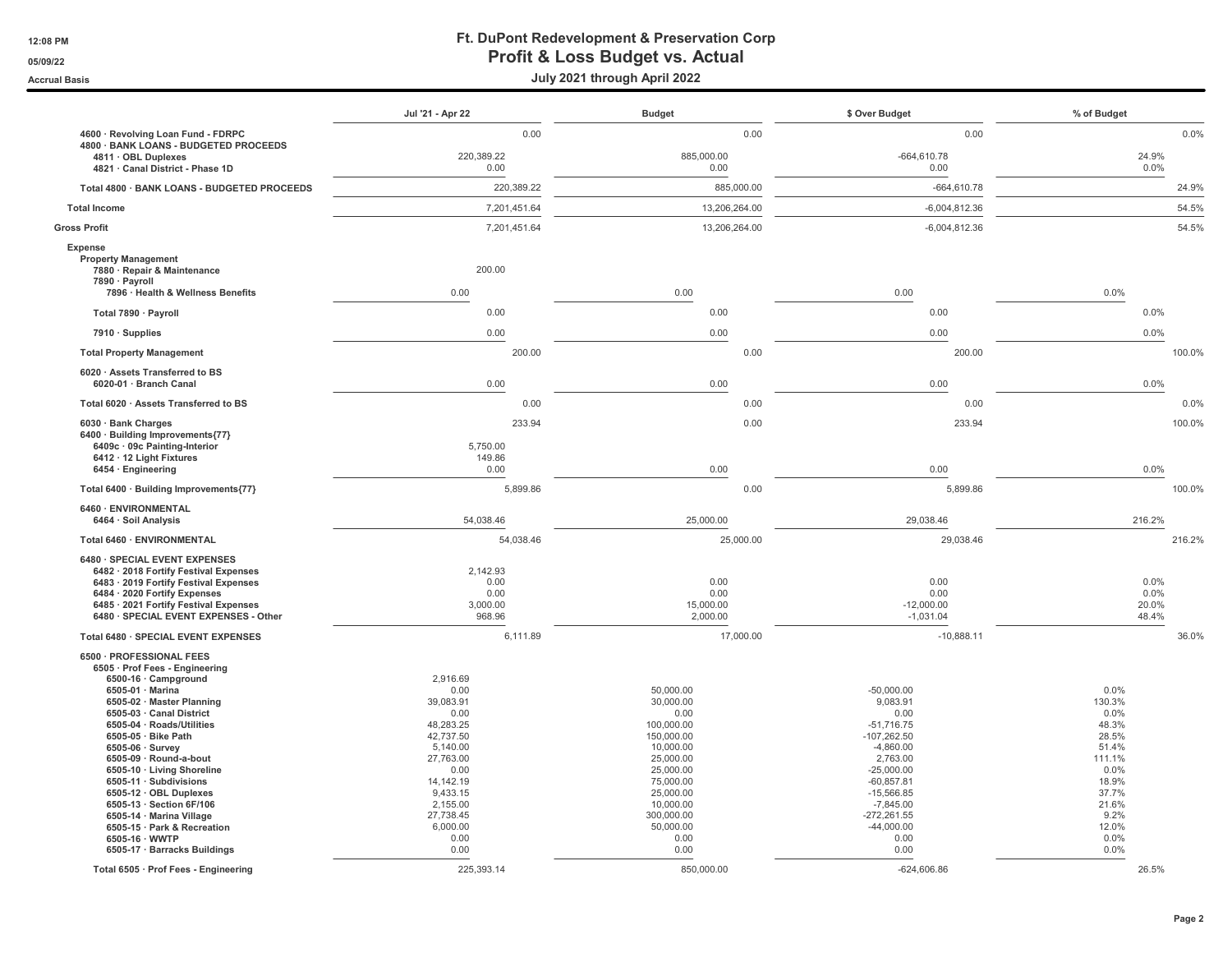|                                                                       | Jul '21 - Apr 22  | <b>Budget</b>      | \$ Over Budget        | % of Budget   |
|-----------------------------------------------------------------------|-------------------|--------------------|-----------------------|---------------|
| 6515 · Prof Fees - Architectural                                      | 3,020.00          | 25,000.00          | $-21,980.00$          | 12.1%         |
| 6520R · Prof Fees - Legal                                             | 133,477.01        | 175,000.00         | $-41,522.99$          | 76.3%         |
| 6525R · Prof Fees - Accounting                                        | 32.942.90         | 50,000.00          | $-17,057.10$          | 65.9%         |
| 6530 · Landscaping & Signage                                          | 485.00            |                    |                       |               |
| 6530R · Prof Fees - Economic Development                              | 0.00              | 0.00               | 0.00                  | 0.0%          |
| 6535R · Prof Fees - HR                                                | 54.99             | 2,500.00           | $-2,445.01$           | 2.2%          |
| 6536 · Community Association                                          | 3,078.08          | 6,000.00           | $-2,921.92$           | 51.3%         |
| 6545 · Roadways/Utilities                                             | 0.00              | 0.00               | 0.00                  | 0.0%          |
| Total 6500 · PROFESSIONAL FEES                                        | 398,451.12        | 1,108,500.00       | $-710,048.88$         | 35.9%         |
| 6510 · DEMOLITION                                                     | 105,720.00        | 0.00               | 105,720.00            | 100.0%        |
| 6600R · FEES - OTHER                                                  |                   |                    |                       |               |
| 6606 · Permit Fees                                                    | 605.25            | 15,000.00          | $-14,394.75$          | 4.0%          |
| 6610 · Bank Fees                                                      | 2,390.79          | 4,000.00           | $-1,609.21$           | 59.8%         |
| 6620 · HTC Fees                                                       | 9,202.25          | 39,150.00          | $-29,947.75$          | 23.5%         |
| 6621 · Real Estate Fees                                               | 0.00<br>0.00      | 195,000.00<br>0.00 | $-195,000.00$<br>0.00 | 0.0%<br>0.0%  |
| 6625 · Bank Charges                                                   |                   |                    |                       |               |
| Total 6600R · FEES - OTHER                                            | 12,198.29         | 253,150.00         | $-240,951.71$         | 4.8%          |
| 6700 · IMPROVEMENTS                                                   |                   |                    |                       |               |
| 6701 · Building 25-1306 Officers Row                                  | 0.00              | 0.00               | 0.00                  | 0.0%          |
| 6702 · Building 39-1303 Officers Row<br>6703 · Building 43-NCO Duplex | 0.00<br>45,498.23 | 0.00<br>72,500.00  | 0.00<br>$-27,001.77$  | 0.0%<br>62.8% |
| 6704 · Building 45-1308 Officers Row                                  | 0.00              | 0.00               | 0.00                  | 0.0%          |
| 6705 · Building 42-NCO Duplex                                         | 26,470.00         | 32,500.00          | $-6,030.00$           | 81.4%         |
| 6706 · Building 15-Post Headquarters                                  | 14,705.24         | 25,000.00          | $-10,294.76$          | 58.8%         |
| 6707 · Building 53-Barracks(Paynter)                                  | 0.00              | 0.00               | 0.00                  | 0.0%          |
| 6708 · Building 36-Residence                                          | 0.00              | 0.00               | 0.00                  | 0.0%          |
| 6709 · Building 24-FDRPC Office                                       | 0.00              | 15,000.00          | $-15,000.00$          | 0.0%          |
| 6710 · Batteries                                                      | 131.906.50        | 100,000.00         | 31,906.50             | 131.9%        |
| 6711 · Building 20-PX                                                 | 0.00              | 150,000.00         | $-150,000.00$         | 0.0%          |
| 6712 · Building 24-Theater                                            | 26,216.00         | 40,000.00          | $-13,784.00$          | 65.5%         |
| 6713 · Building 55-Chapel                                             | 171.738.96        | 450.000.00         | $-278.261.04$         | 38.2%         |
| 6714 · Performing Arts Venue                                          | 0.00              | 50,000.00          | $-50,000.00$          | $0.0\%$       |
| 6715 · Officers Row                                                   | 0.00              | 0.00               | 0.00                  | 0.0%          |
| 6716 · Canal District                                                 |                   |                    |                       |               |
| 6710.11 · Canal Stabilization                                         | 0.00              | 0.00               | 0.00                  | $0.0\%$       |
| 6716.10 · Promenade                                                   | 0.00<br>0.00      | 0.00<br>0.00       | 0.00<br>0.00          | 0.0%<br>0.0%  |
| 6716.20 · Roads/Utilities - PH1B&C<br>6716.30 · Roads/Utilities       | 0.00              | 0.00               | 0.00                  | 0.0%          |
| 6716 · Canal District - Other                                         | 624,141.27        | 800,000.00         | $-175,858.73$         | 78.0%         |
|                                                                       |                   |                    |                       |               |
| Total 6716 · Canal District                                           | 624, 141.27       | 800,000.00         | $-175,858.73$         | 78.0%         |
| 6717 · Site Utilities                                                 | 27.443.92         | 50,000.00          | $-22.556.08$          | 54.9%         |
| 6718 · Maple Ave                                                      | 0.00<br>0.00      | 0.00<br>0.00       | 0.00<br>0.00          | 0.0%<br>0.0%  |
| $6719 \cdot$ Wingate<br>$6720 \cdot$ Old Elm                          | 12.599.75         | 25,000.00          | $-12.400.25$          | 50.4%         |
| 6721 · Roundabout                                                     | 139,240.65        | 875,000.00         | -735,759.35           | 15.9%         |
| $6722 \cdot$ Shoreline                                                | 108,005.56        | 0.00               | 108,005.56            | 100.0%        |
| 6723 · Brady Road                                                     | 0.00              | 100,000.00         | $-100,000.00$         | 0.0%          |
| 6726 · Marina Village Infrastructure                                  | 41,320.00         | 250,000.00         | $-208,680.00$         | 16.5%         |
| 6727 · Bike Path                                                      | 12,674.55         | 600,000.00         | $-587,325.45$         | 2.1%          |
| $6729 \cdot$ Signage                                                  | 0.00              | 15,000.00          | $-15,000.00$          | 0.0%          |
| 6734 · Building 23-Band Barracks                                      | 377,006.53        | 150,000.00         | 227,006.53            | 251.3%        |
| 6735 · Landscaping                                                    | 86,973.96         | 100,000.00         | $-13,026.04$          | 87.0%         |
| 6737 · Building 68-Warehouse                                          | 0.00              | 75,000.00          | $-75,000.00$          | 0.0%          |
| 6738 · Duplexes on OBL                                                |                   |                    |                       |               |
| $6738-01 \cdot$ Building 26                                           | 289,357.61        |                    |                       |               |
| $6738-02 \cdot$ Building 27                                           | 228,586.77        |                    |                       |               |
| 6738 · Duplexes on OBL - Other                                        | 20.119.30         | 1,400,000.00       | -1,379,880.70         | 1.4%          |
| Total 6738 · Duplexes on OBL                                          | 538,063.68        | 1,400,000.00       | $-861,936.32$         | 38.4%         |
|                                                                       |                   |                    |                       |               |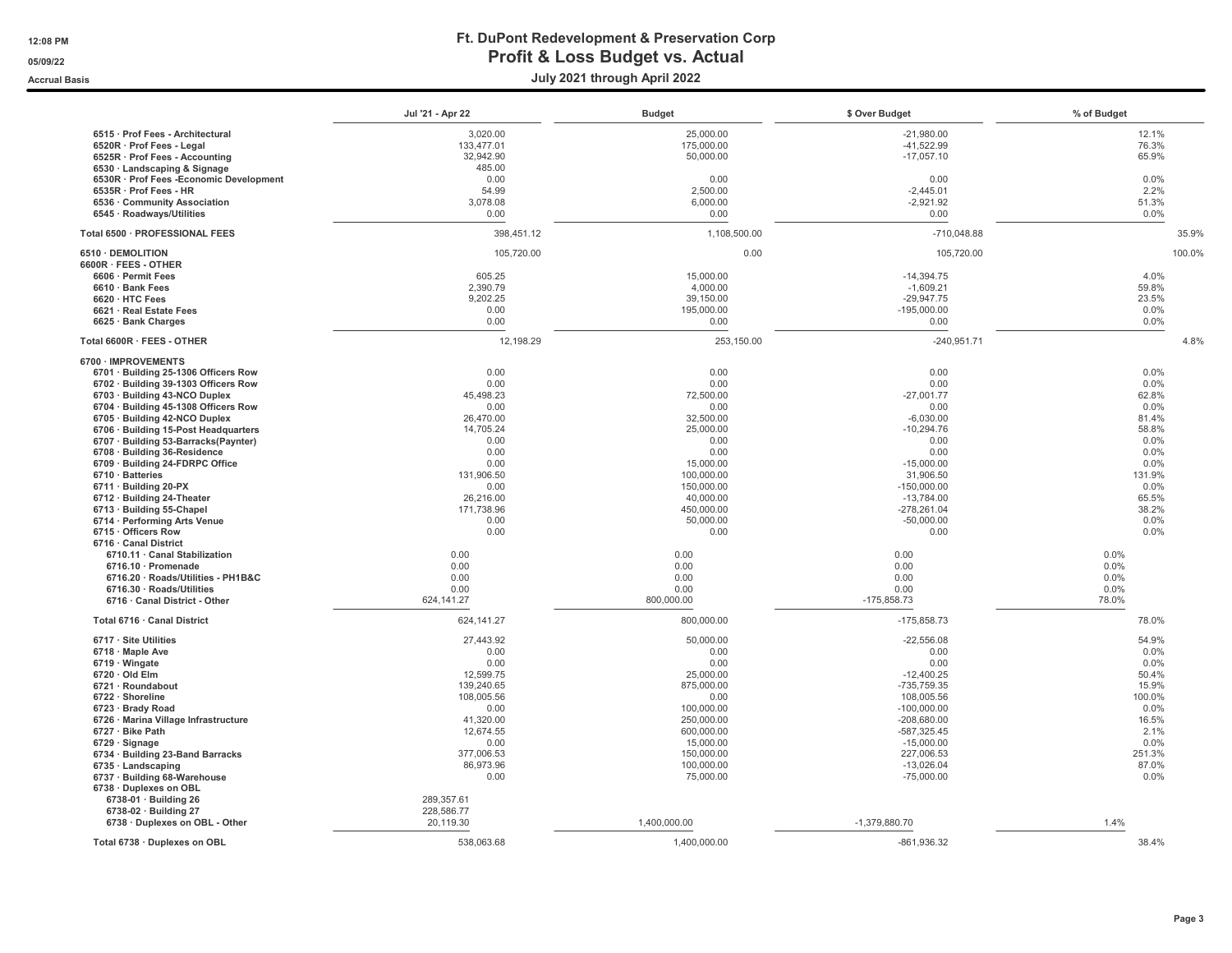#### 12:08 PM Ft. DuPont Redevelopment & Preservation Corp 05/09/22 OS/09/22 and Definit & Loss Budget vs. Actual Accrual Basis July 2021 through April 2022

|                                                                             | Jul '21 - Apr 22     | <b>Budget</b>         | \$ Over Budget             | % of Budget       |
|-----------------------------------------------------------------------------|----------------------|-----------------------|----------------------------|-------------------|
| 6739 · Property Acquistion                                                  | 9,204.65             | 600,000.00            | $-590.795.35$              | 1.5%              |
| 6740 · Building 28-Bakery                                                   | 0.00                 | 0.00                  | 0.00                       | 0.0%              |
| 6741 · Building 30-Stable                                                   | 87,634.11            | 350,000.00            | $-262,365.89$              | 25.0%             |
| 6742 · Building 35-Carpenter Shop                                           | 0.00                 | 0.00                  | 0.00                       | 0.0%              |
| 6743 · Building 14-Guardhouse                                               | 0.00                 | 0.00                  | 0.00                       | 0.0%              |
| 6744 · Maintenance Shop                                                     | 78,068.59            | 100,000.00            | $-21.931.41$               | 78.1%             |
| $6745 \cdot$ Building 9                                                     | 3,303.00             | 250,000.00            | $-246,697.00$              | 1.3%              |
| $6746 \cdot$ Building 10                                                    | 3,303.00             | 250,000.00            | $-246,697.00$              | 1.3%              |
| $6747 \cdot$ Building 19                                                    | 0.00                 | 0.00                  | 0.00                       | 0.0%              |
| 6748 · Building 52-Tilton                                                   | 100,155.76           | 0.00                  | 100,155.76                 | 100.0%            |
| 6749 · Pump House                                                           | 42,337.00            | 50,000.00             | $-7,663.00$                | 84.7%             |
| 6759 Community Garden<br>6760 · Polktown Road                               | 97.58<br>0.00        | 10,000.00<br>0.00     | $-9,902.42$<br>0.00        | 1.0%<br>0.0%      |
| 6765 · N Reedy Road                                                         | 0.00                 | 0.00                  | 0.00                       | 0.0%              |
| 6766 · Old Battery Lane                                                     | 28,522.34            | 400,000.00            | $-371,477.66$              | 7.1%              |
| 6767 · Buildling 82-POW Building                                            | 39,649.79            | 125,000.00            | $-85,350.21$               | 31.7%             |
| 6768 · DNREC Magazine                                                       | 66,790.00            | 0.00                  | 66,790.00                  | 100.0%            |
| 6770 · DNREC Maintenance Bldg                                               | 53, 157.93           | 300,000.00            | $-246,842.07$              | 17.7%             |
| 6771 · Reeves Farm Infrastructure                                           | 38,600.00            | 200,000.00            | $-161,400.00$              | 19.3%             |
| 6772 · Park & Recreation Amenities                                          | 31,325.00            | 100,000.00            | $-68,675.00$               | 31.3%             |
| 6700 · IMPROVEMENTS - Other                                                 | $-14,030.61$         |                       |                            |                   |
| Total 6700 · IMPROVEMENTS                                                   | 2,952,122.94         | 8,110,000.00          | $-5,157,877.06$            | 36.4%             |
| 6700X · Site Evaluation<br>6735x · Site Design<br>$6745x \cdot$ Engineering |                      |                       |                            |                   |
| 6750x · 01 Waste Water                                                      | 0.00                 | 0.00                  | 0.00                       | 0.0%              |
| Total 6745x · Engineering                                                   | 0.00                 | 0.00                  | 0.00                       | 0.0%              |
| Total 6735x · Site Design                                                   | 0.00                 | 0.00                  | 0.00                       | 0.0%              |
| Total 6700X · Site Evaluation                                               | 0.00                 | 0.00                  | 0.00                       | 0.0%              |
| 6769 · DNREC Relocation<br>$6769-01 \cdot Magazine$                         | 4,026.09             |                       |                            |                   |
| Total 6769 · DNREC Relocation                                               | 4,026.09             |                       |                            |                   |
| 6800 · SITE UTILITIES                                                       |                      |                       |                            |                   |
| 6810 · Electric                                                             | 112,679.00           | 110,000.00            | 2,679.00                   | 102.4%            |
| $6815 \cdot Gas$                                                            | 4,662.23             | 25,000.00             | $-20,337.77$               | 18.6%             |
| 6820 · Water                                                                | 15,282.10            | 5,000.00              | 10,282.10                  | 305.6%            |
| $6825 \cdot$ Sewer                                                          | 54,730.00            | 5,000.00              | 49,730.00                  | 1,094.6%<br>77.7% |
| $6835 \cdot$ Trash<br>6800 · SITE UTILITIES - Other                         | 3,887.00<br>0.00     | 5,000.00<br>0.00      | $-1,113.00$<br>0.00        | 0.0%              |
|                                                                             |                      |                       |                            |                   |
| Total 6800 · SITE UTILITIES                                                 | 191,240.33           | 150,000.00            | 41,240.33                  | 127.5%            |
| 7000 · OPERATING EXPENSES                                                   |                      |                       |                            |                   |
| 7005 · Museum                                                               | 2,891.17             | 5,000.00              | $-2,108.83$                | 57.8%             |
| 7009 · Computer Support                                                     | 0.00                 | 0.00                  | 0.00                       | 0.0%              |
|                                                                             |                      |                       |                            |                   |
| $7010 \cdot$ Office Supplies<br>7015 · Taxes & Licenses                     | 19,543.40<br>0.00    | 15,000.00<br>0.00     | 4,543.40<br>0.00           | 130.3%<br>0.0%    |
| 7020 · Travel                                                               | 513.39               | 2,500.00              | $-1,986.61$                | 20.5%             |
| 7025 · Meals and Entertainment                                              | 1,245.09             | 2,000.00              | $-754.91$                  | 62.3%             |
| 7030 · Utilities - Office                                                   | 5.757.73             | 5,000.00              | 757.73                     | 115.2%            |
| 7035 · Phone/Internet - Office                                              | 5,041.73             | 7,500.00              | $-2,458.27$                | 67.2%             |
| 7040 · Repairs & Maintenance                                                | 5,530.11             | 5,000.00              | 530.11                     | 110.6%            |
| 7045 · Discretionary Expenses                                               | $-2,067.06$          | 2,500.00              | $-4,567.06$                | $-82.7%$          |
|                                                                             |                      |                       |                            |                   |
| 7050 · Equipment and Furnishings<br>7051 · Uniforms                         | 2,453.95<br>2,884.13 | 10,000.00<br>5,000.00 | $-7,546.05$<br>$-2,115.87$ | 24.5%<br>57.7%    |
| Total 7000 · OPERATING EXPENSES                                             | 43,793.64            | 59,500.00             | $-15,706.36$               | 73.6%             |